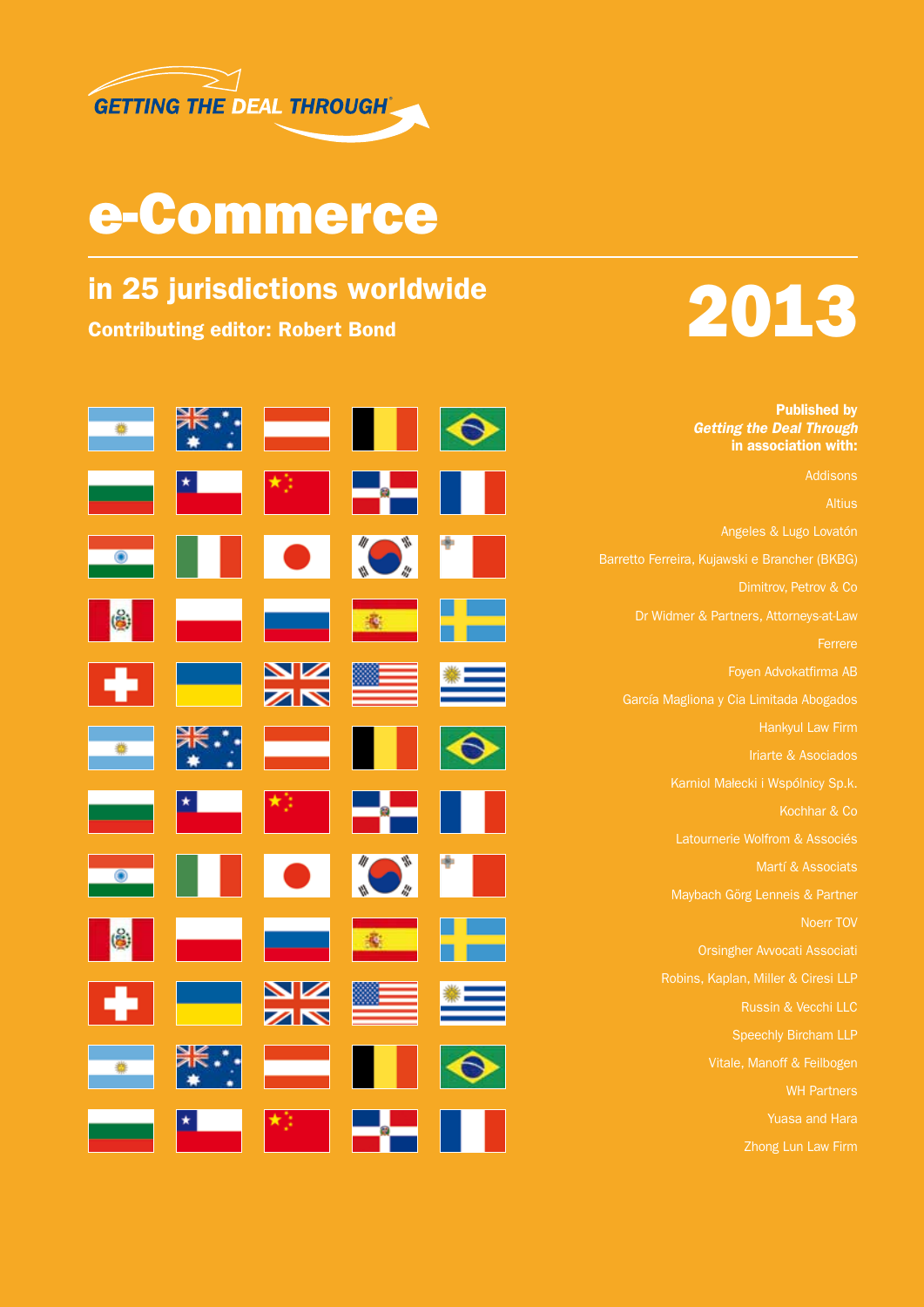| <b>GETTING THE DEAL THROUGH®</b> |  |  |
|----------------------------------|--|--|
|                                  |  |  |

#### e-Commerce 2013

Contributing editor Robert Bond Speechly Bircham LLP

Business development managers Alan Lee George Ingledew Robyn Hetherington Dan White

Marketing manager Alice Hazard Marketing assistants William Bentley

Subscriptions manager Rachel Nurse *Subscriptions@ GettingTheDealThrough.com*

Assistant editor Adam Myers Editorial assistant Lydia Gerges

Senior production editor

Chief subeditor Jonathan Allen Production editor **Subeditors** Davet Hyland

Editor-in-chief Callum Campbell

Publisher Richard Davey

#### e-Commerce 2013

Published by Law Business Research Ltd 87 Lancaster Road London, W11 1QQ, UK Tel: +44 20 7908 1188 Fax: +44 20 7229 6910 © Law Business Research Ltd 2012 No photocopying: copyright licences do not apply. First published 2000 Ninth edition 2012 ISSN 1473-0065

The information provided in this<br>publication is general and may not<br>publication is general and may not<br>apply in a specific situation. Legal<br>before taking any legal action based<br>on the information provided. This<br>information

Printed and distributed by Encompass Print Solutions

## Law **Business** Research

| FS<br>www.fsc.org               |  |
|---------------------------------|--|
| MIX                             |  |
| Paper from<br>responsible sourc |  |
| <b>FSC®</b>                     |  |

| Argentina Hector Ariel Manoff, Nicolás M Czejer and Vanesa Balda Vitale, Manoff & Feilbogen                                             | 3   |
|-----------------------------------------------------------------------------------------------------------------------------------------|-----|
| <b>Australia</b> Jamie Nettleton and Justine Munsie Addisons                                                                            | 9   |
| Austria Árpád Geréd Maybach Görg Lenneis & Partner                                                                                      | 17  |
| <b>Belgium</b> Gerrit Vandendriessche and Ken Meul Altius                                                                               | 25  |
| <b>Brazil</b> Ricardo Barretto Ferreira da Silva and Camila Gurgel Fasano de Guglielmo<br>Barretto Ferreira, Kujawski e Brancher (BKBG) | 32  |
| Bulgaria Veneta Donova Dimitrov, Petrov & Co                                                                                            | 39  |
| <b>Chile</b> Claudio Magliona García Magliona y Cia Limitada Abogados                                                                   | 46  |
| <b>China</b> Jihong Chen Zhong Lun Law Firm                                                                                             | 51  |
| <b>Dominican Republic</b> Jaime R Angeles Angeles & Lugo Lovatón                                                                        | 56  |
| <b>France</b> Marie-Hélène Tonnellier, Charlotte Barraco-David and Jean-Luc Marchand<br>Latournerie Wolfrom & Associés                  | 62  |
| <b>India</b> Stephen Mathias and Phillip Ninan Kochhar & Co                                                                             | 68  |
| <b>Italy</b> Marco Consonni Orsingher Avvocati Associati                                                                                | 74  |
| Japan Kozo Yabe and Masakazu Hoshino Yuasa and Hara                                                                                     | 82  |
| <b>Korea</b> Bok Nam Yun Hankyul Law Firm                                                                                               | 88  |
| Malta Olga Finkel and Karl Gonzi WH Partners                                                                                            | 96  |
| Peru Erick Iriarte Ahón and Ruddy Medina Plasencia Iriarte & Asociados                                                                  | 103 |
| Poland Robert Małecki Karniol Małecki i Wspólnicy Sp.k.                                                                                 | 108 |
| Russia Sergei L Lazarev, Natalia G Prisekina, Dmitry A Lyakhov and Stanislav Y Sachnev<br>Russin & Vecchi LLC                           | 114 |
| <b>Spain</b> Joan Ramon Miquel Torrents and Laura Oteros Gibert Martí & Associats                                                       | 121 |
| <b>Sweden</b> Peter Dyer and Sara Malmgren Foyen Advokatfirma AB                                                                        | 127 |
| Switzerland Ursula Widmer Dr Widmer & Partners, Attorneys-at-Law                                                                        | 133 |
| Ukraine Mansur Pour Rafsendjani and Alexander Weigelt Noerr TOV                                                                         | 140 |
| United Kingdom Robert Bond Speechly Bircham LLP                                                                                         | 145 |
| United States Hillel I Parness Robins, Kaplan, Miller & Ciresi LLP                                                                      | 155 |
| <b>Uruguay</b> Alejandro Alterwain and Martín Cerruti Ferrere                                                                           | 164 |
|                                                                                                                                         |     |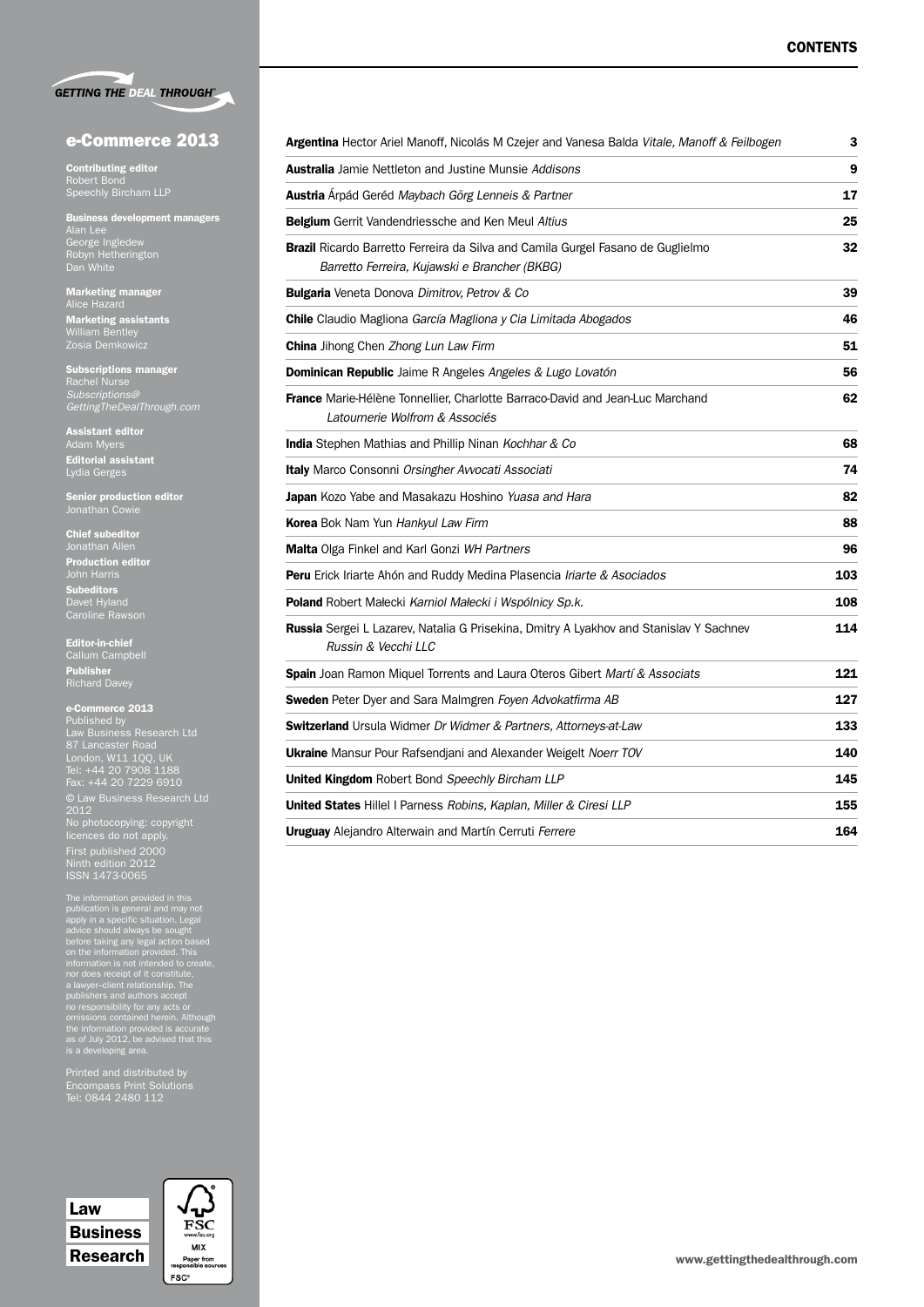# Poland

### Robert Małecki

Karniol Małecki i Wspólnicy Sp.k.

#### **General**

1 How can the government's attitude and approach to internet issues best be described?

The Polish government strongly appreciates the importance of the internet. The significance of the internet, computerisation and digitisation has been emphasised by the creation of a new ministry, the Ministry of Digitisation and Administration, dealing inter alia with e-administration, the information society and telecommunications.

#### **Legislation**

- 2 What legislation governs business on the internet?
- The following acts regulate business on the internet:
- the Civil and Criminal Codes:
- Act of 18 July 2002 on the Electronic Provision of Services (AEPS);
- the E-Signatures Act of 18 September 2001 (AES);
- the Personal Data Protection Act of 29 August 1997 (APDP);
- the Copyright and Neighbouring Rights Act of 4 February 1994 (Copyright Act);
- the Telecommunications Law Act of 16 July 2004 (TLA);
- the Protection of Particular Consumers' Rights and the Liability for the Damage caused by a Hazardous Product Act of 2 March 2000 (APPCR); and
- the Act of 5 July 2002 on the Protection of certain electronically provided services based on, or consisting of, conditional access.

#### Regulatory bodies

3 Which regulatory bodies are responsible for the regulation of e‑commerce and internet access tariffs and charges?

These are matters for the president of the Electronic Communications Office (ECO). The president of ECO is a regulatory authority for the telecommunications market, supervised by the minister of digitisation and administration. The president of ECO may inter alia impose financial penalties for breaches of the TLA and for failure to observe its decisions.The Scientific and Academic Computer Network (NASK) is a research institute responsible for the top-level '.pl' domain.

#### **Jurisdiction**

4 What tests or rules are applied by the courts to determine the jurisdiction for internet-related transactions (or disputes) in cases where the defendant is resident or provides goods or services from outside the jurisdiction?

The general principles referring to civil proceedings apply in such a case. In particular, the Lugano Convention on jurisdiction and the enforcement of judgments in civil and commercial matters of 16 September 1988, the Lugano Convention on jurisdiction and the recognition and enforcement of judgments in civil and commercial matters of 30 October 2007 and Council Regulation (EC) No. 44/2001 of 22 December 2000 on jurisdiction and the recognition and enforcement of judgments in civil and commercial matters are of paramount importance.

If at least one of the parties is resident of an EU member state, or of a country that is a party to one of the above-mentioned Lugano Conventions, the parties may agree that a court in a particular member state shall have jurisdiction. Otherwise, persons resident in an EU member state should be sued before the courts of that member state, irrespective of their citizenship. In the case of a legal person, under the above-mentioned regulation the location of its registered office will determine the appropriate court, or alternatively the place of its main governing body or business activity. The claim may also be brought before a court where the obligation was or was to be performed.

As to agreements with consumers, the consumer may initiate proceedings against a legal person or an individual conducting business activity before the court having jurisdiction over its registered office or the place of the consumer's residence. Actions against a consumer may be taken by legal persons or individuals conducting business activity only in courts of the country where the consumer is resident.

If none of the aforementioned acts applies and there are no applicable bilateral agreements, the provisions of the Civil Procedure Code (CPC) apply. The parties may submit specific cases to the Polish courts, unless foreign courts have exclusive jurisdiction. The parties may also submit a given case to arbitration courts. In any case, Polish courts have jurisdiction if a contractual obligation was, is or was to be performed in Poland, the defendant is resident or has its registered office in Poland or the delict was committed in Poland. The place of performance of an obligation is not defined in the CPC; the Polish Supreme Court has ruled that the applicable material foreign law is to be respected when deciding on the place of performance of a given obligation. The same applies to the determination of the place of commitment of a delict. As regards contracts concluded by consumers, Polish courts have jurisdiction even though the other party, being a business entity, has its registered office abroad, if a consumer undertook the steps necessary for the conclusion of a given contract in Poland. Hence, if a consumer makes its declaration of intent in Poland, Polish courts will have jurisdiction even if the contract has not been concluded in Poland.

#### Contracting on the internet

5 Is it possible to form and conclude contracts electronically? If so, how are contracts formed on the internet? Explain whether 'click wrap' contracts are enforceable, and if so, what requirements need to be met?

Yes, it is possible. In case of contracts formed electronically offline (e-mail), an offer made electronically shall be deemed to have been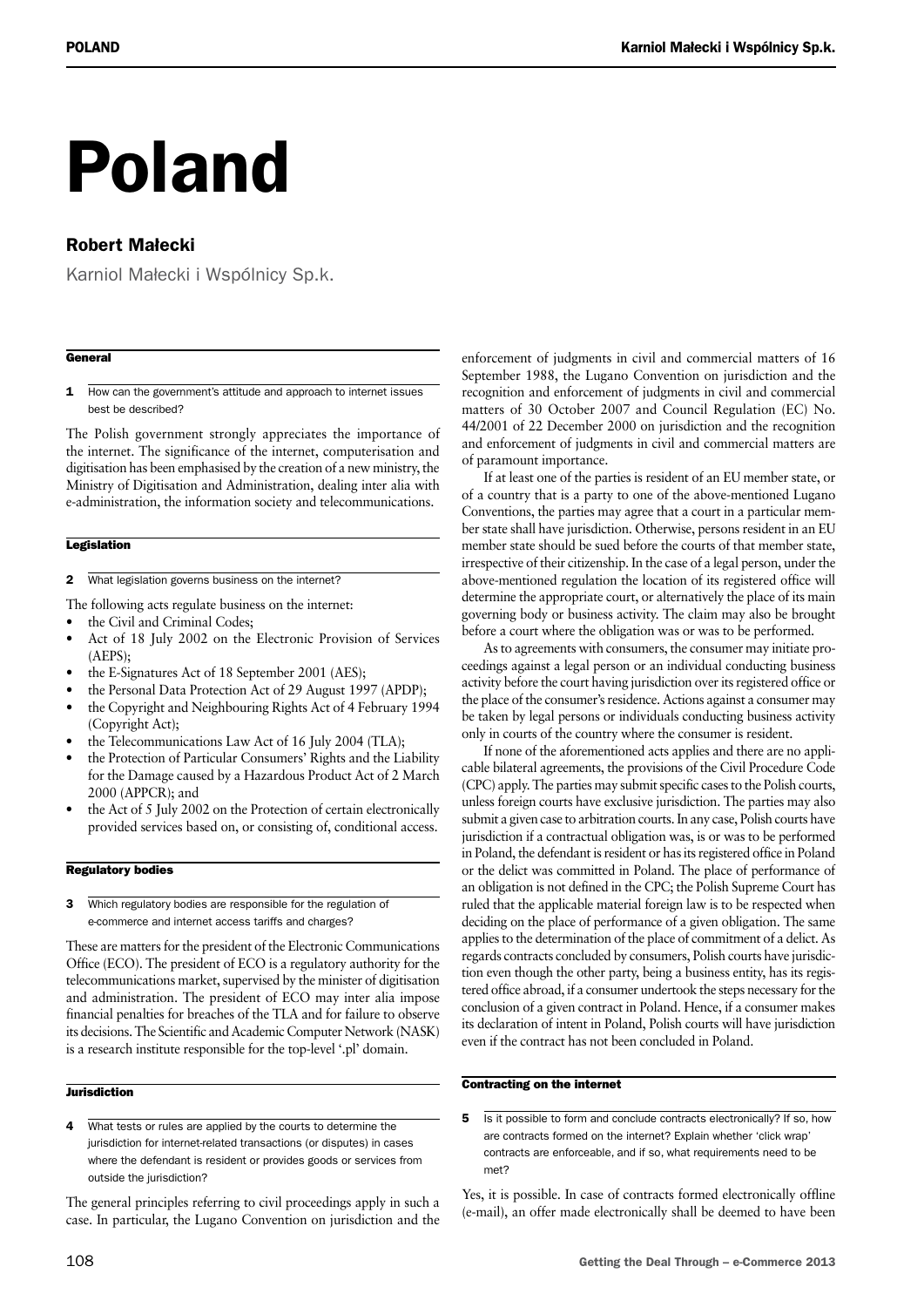made to the other person at the moment of its introduction to a means of electronic communication in a way that enabled that person to learn of its content.

In the case of a contract formed electronically online, an offer made electronically is binding for the offeror if the other party confirms its receipt without delay. This rule does not apply to contracts concluded by e-mail and other means of individual long-distance communication. In business-to-business (B2B) relationships the parties may agree on the exclusion of this rule as well. A party entering into a 'click wrap' contract should be provided with the terms and conditions of the vendor's contract. Moreover, the party that is a business entity should provide the other contracting party, inter alia, with information about technical acts covered by the execution of the agreement, the legal effects of confirmation of the receipt of the offer and the languages in which the agreement may be concluded. If the contract is formed by e-mail or another means of individual electronic long distance communication, the general provisions of the Civil Code shall apply. In business-to-consumer (B2C) contracts, the business entity should also meet the additional conditions stipulated by APPCR.

6 Are there any particular laws that govern contracting on the internet? Do these distinguish between business-to-consumer and business-tobusiness contracts?

The general provisions of the Civil Code, AES and AEPS also apply to internet contracts. B2C contracts are subject to provisions of the Civil Code and APPCR.

7 How does the law recognise or define digital or e-signatures?

Under AES, an e-signature is data in an electronic format which, together with other data to which it has been attached or to which it is logically related, identifies the signatory. The act further defines an advanced e-signature as being an e-signature ascribed solely to the person appending the signature, who controls the data exclusively using safe equipment, and is linked to the data to which it was attached in a way that any further change of that data is made apparent.

8 Are there any data retention or software legacy requirements in relation to the formation of electronic contracts?

The Civil Code makes no such provision, but retention of such data is always in the interest of the contracting party in order to produce evidence in any subsequent proceedings.

Article 180(a) of TLA requires public telecommunications operators or providers of publicly accessible telecommunications services to retain the transmission and localisation data generated or processed by those entities within the territory of Poland for 24 months and to make such data accessible to the competent authorities, including courts and prosecutors, on the basis regulated by special acts. However, these data do not relate to the content of contracts; they just confirm internet activity (time of log-in, IP number, etc). There is a draft of an act amending article 180(a) of TLA reducing the retention period to six months.

#### **Security**

9 What measures must be taken by companies or ISPs to guarantee the security of internet transactions?

Under APDP and AEPS, the data controller – being the data processor, including the service provider rendering electronic services – must take measures to ensure the protection of personal data that are subject to processing.

10 As regards encrypted communications, can any authorities require private keys to be made available? Are certification authorities permitted? Are they regulated and are there any laws as to their liability?

Under AES, a business entity as defined in the Act on the Freedom in Conducting Business Activities of 2 July 2004 (AFCBA) may provide certification services. No permit or licence is necessary, but only an entity entered into the register kept by the minister of the economy may issue a qualified certificate. Such services may also be provided by the National Bank of Poland and public authority bodies, but only for their own use or in favour of other public authority bodies.

Pursuant to article 11(3) of AES, no liability is incurred for any damage resulting from false data entered in the certificate at the request of the person appending the e-signature.

Providers are liable to recipients for the non-performance or improper performance of their obligations unless the resulting damage was caused by circumstances for which they are not liable and which could not have been prevented by exercising due care. Qualified certification providers are subject to compulsory liability insurance.

Data for appending the e-signature (a private key) are only available to the person appending the signature, and there is no obligation requiring this person to disclose them. Additionally, other information related to the provision of certification services, including data used for verification of the authenticity of the signature and of the person (a public key) is confidential. However, it may be required by a court or a prosecutor if such information is connected with the pending proceedings, by state authorities when supervising the entities providing certification services and by other authorities empowered by separate acts.

#### Domain names

11 What procedures are in place to regulate the licensing of domain names? Is it possible to register a country-specific domain name without being a resident in the country?

These matters are subject to the regulations of the registration body, the Scientific and Academic Computer Network (NASK). In order to register a domain the interested party contracts NASK. This interested party has to declare that the data it submits to NASK is accurate and that the submission of the offer and the performance of the contract does not infringe any third party's rights or the law. NASK does not examine whether by entering into or performing the contract the subscriber has infringed the third party's rights or the law.

Moreover, depending on the particular matter, provisions concerning trademark protection, the Combating of Unfair Competition Act of 16 April 1993 (ACUC), copyright law and provisions of the Civil Code will apply. It is possible to register domain names without being a resident in Poland.

12 Do domain names confer any additional rights (for instance in relation to trademarks or passing off) beyond the rights that naturally vest in the domain name?

Generally domain names confer no additional rights, as registration of a domain means only that others may not hold this domain as their own. The 'first come, first served' principle applies in domain registration. Industrial property law permits the registration of a domain as a trademark after the completion of specific formalities. However, use of a similar domain may constitute an act of unfair competition, especially where there is a risk that consumers will be misled as to the identity of the business holding the given domain.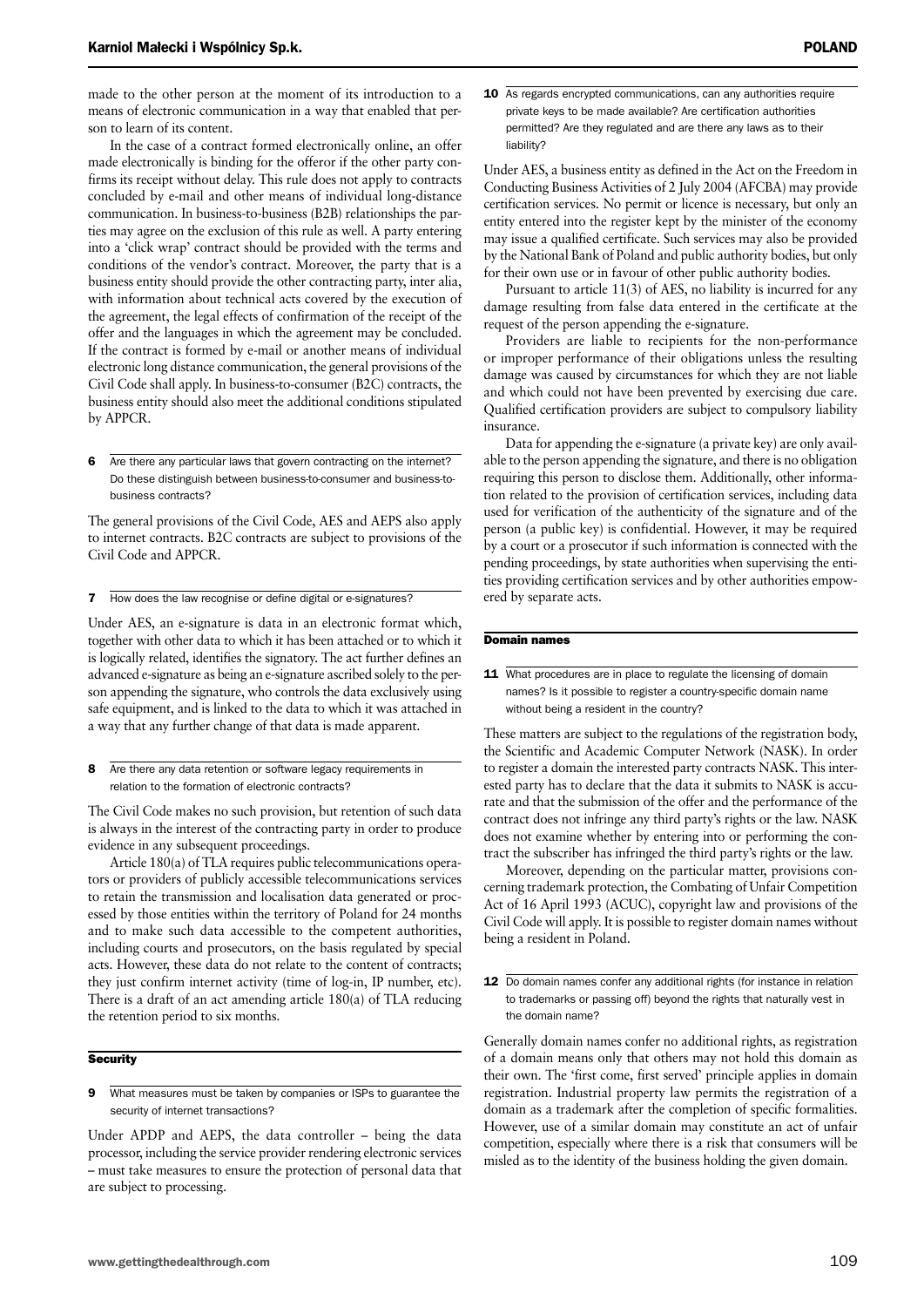13 Will ownership of a trademark assist in challenging a 'pirate' registration of a similar domain name?

Trademark holders may sue a third party that is infringing their rights by using the domain name. Holders may demand that such use is stopped, as well as demand a reimbursement of profits gained by its use or the award of damages, a court may also order the defendant to pay a sum of money for a charitable purpose. These claims can also be made against a person using a registered trademark as an internet domain.

#### **Advertising**

14 What rules govern advertising on the internet?

Advertising on the internet is not expressly regulated by Polish law. Therefore the general rules concerning advertising apply, ie, provisions of ACUC, AEPS and regulations for the protection of incorporeal interests in intellectual property. In specific situations, the Press Law Act of 26 January 1984, the Gambling Act of 19 November 2009 and the Radio and Television Law Act of 29 December 1992 apply.

15 Are there any products or services that may not be advertised or types of content that are not permitted on the internet?

Banned advertising, including advertising on the internet, includes: advertising contrary to the law, misleading advertisements, unjust comparative advertising, hidden advertising, advertising that invades privacy, spam and advertising of tobacco, alcohol (beer – on certain conditions), psychotropic and abusive substances, games of chance and medicinal products that do not meet specific requirements.

Certain limitations apply to the advertising of medical services, services rendered by attorneys-at-law, notaries, as well as legal and tax advisers.

Total bans apply to contents of a criminal nature, including child pornography, pornography with animals or those provoking crime or racial or ethnic hatred.

#### Financial services

16 Is the advertising or selling of financial services products to consumers or to businesses via the internet regulated, and, if so, by whom and how?

The sale of financial services products is subject to AEPS, article 21 of the AFCBA and article 661 of the Civil Code. Service providers must provide the service recipient with information concerning themselves and the contractual procedure.

Chapter 2(a) of APPCR applies to consumers, who must be informed by the service provider about, inter alia, the identity of the service provider, the subject matter and conditions of the transaction and the right and method by which to withdraw from the agreement. However, this right to withdraw from the agreement does not apply to financial services whose price depends only on fluctuations of the market which are beyond the control of the service provider. The consumers' rights pointed in APPCR cannot be excluded or limited by the contract.

Advertising of financial services products is subject to requirements of fair advertising arising from ACUC and the Act of 23 August 2007 on Counteracting Unfair Commercial Practices. This issue is also subject to regulations of the Polish Financial Supervision Authority.

#### **Defamation**

#### 17 Are ISPs liable for content displayed on their sites?

A website's creator, rather than the ISP, is generally liable for content displayed on the site. However, an ISP may be liable under civil law for any unlawful act as an accomplice of the tortfeasor.

ISPs that are natural persons may incur criminal liability as an accomplice if the content displayed on the website includes prohibited material (eg, defamatory or pornographic content). However, according to article 14 of AEPS, an ISP is not liable for the content displayed on the site if it does not have actual knowledge of illegal information or activity, or upon obtaining an official notification or reliable information about the illegality of the given information or activity expeditiously disables access to the information.

#### 18 Can an ISP shut down a web page containing defamatory material without court authorisation?

If the web page clearly contains defamatory or criminal material, then the ISP may shut it down even without a court order without incurring liability for damages.

#### Intellectual property

19 Can a website owner link to third-party websites without permission?

Basically, yes. However, Polish law contains no explicit regulation concerning this issue and each case of linking should be considered individually, particularly with respect to the regulations of the Copyright Act and the Industrial Property Law Act of 30 June 2000.

20 Can a website owner use third-party content on its website without permission from the third-party content provider?

Under article 50(3) of the Copyright Act, making a work available to the public when and where the public chooses is one example of the fields of exploitation of the work, and this extends to the internet. The owner of the rights to work may use and dispose of such work in all fields of exploitation.

The website owner may not display a third party's content that constitutes a work within the meaning of the Copyright Act without the express consent of the owner of the rights to that work.

However, the principles of permitted public use regulated by the provisions of the Copyright Act apply. In specific cases, a work can be used without the express consent of the copyright owner; however, this is without prejudice to his or her right to remuneration, if applicable.

Yes, if the website owner has copyright or licence rights to the software in the relevant exploitation field. If not, the copyright owner's consent is required.

22 Are any liabilities incurred by links to third-party websites?

Displaying a link to any unlawful content may result in joint liability in law if there was knowledge of the nature of the content. The entity displaying a link may also be liable if the link is classified as unlawful advertising or when the content or form of the link itself is contrary to law. In order not to be held liable, a given entity shall remove a link infringing law as soon as it receives an official or reliable information about the infringement.

<sup>21</sup> Can a website owner exploit the software used for a website by licensing the software to third parties?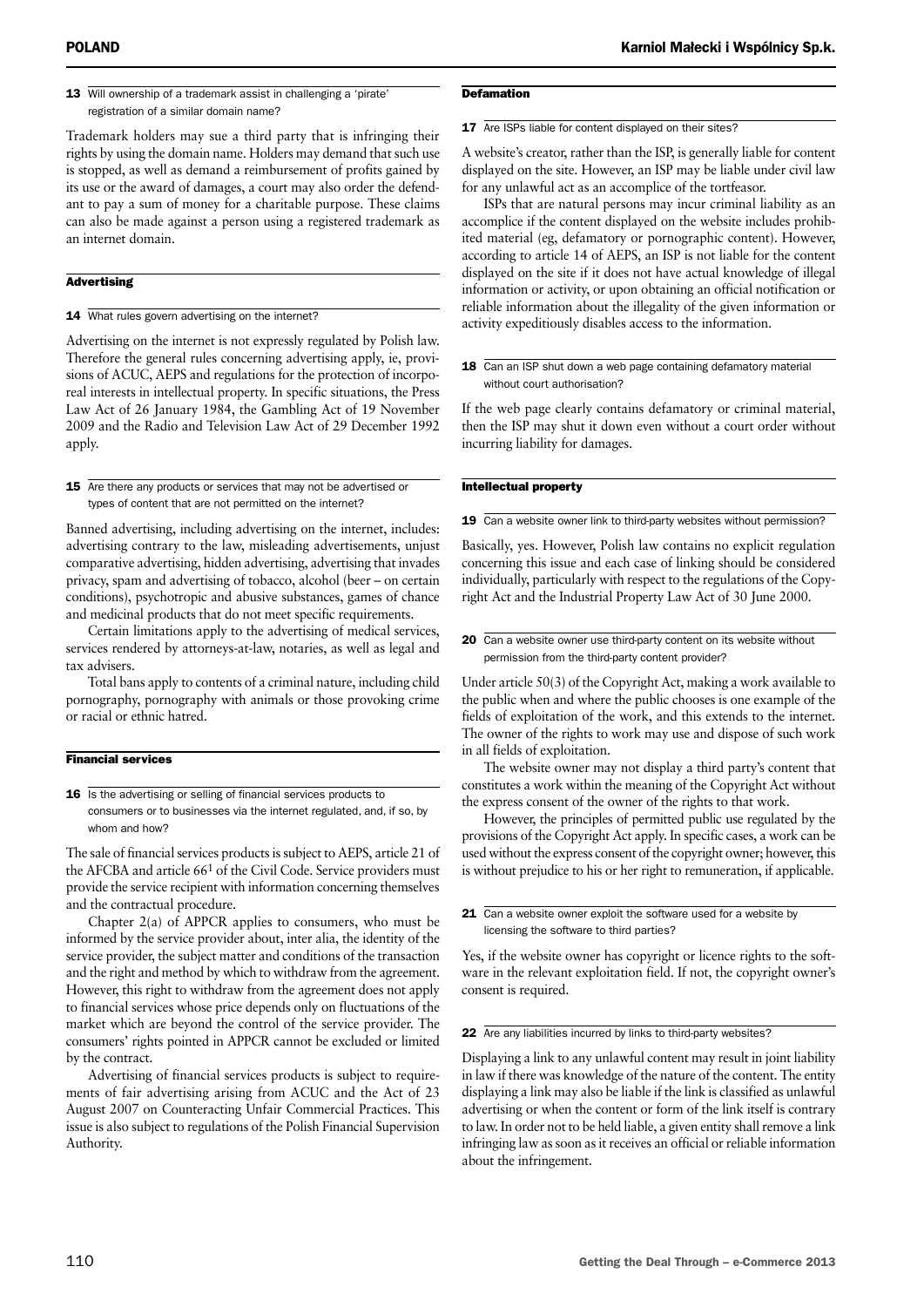#### Data protection and privacy

23 How does the law in your jurisdiction define 'personal data'?

Under article 6 of APDP, personal data are any information concerning an identified or identifiable natural person. An identifiable natural person is a person who can be identified directly or indirectly, in particular by identity number or by one or more specific factors determining his or her physical, physiological, intellectual, economic, social or cultural features. Information is not regarded as identifying where the identification requires an unreasonable amount of time, cost or manpower.

24 Does a website owner have to register with any controlling body to process personal data? May a website provider sell personal data about website users to third parties?

Pursuant to article 40 of the APDP, the data controller is obliged to notify a data filing system for registration to the Inspector General of Personal Data Protection. A data controller is the person who has real control over the processed data, and is not always the website owner.

The prior and explicit consent of the data subject is required for any sale of the data.

25 If a website owner is intending to profile its customer base to target advertising on its website, is this regulated in your jurisdiction? In particular, is there an opt-out or opt-in approach to the use of cookies or similar technologies?

Article 19(4) of AEPS limits the website owner to profiling its customer base only for advertising, market studies or analyses of service recipients' preferences, and only for the purpose of improving these services' quality. Only exploitation data and data not necessary to provide the electronic services may be processed when profiling such a base. Exploitation data are data that determine the service recipient's manner of using the electronic service (profile, identification of the telecommunication network or information technology system, information about the beginning, scope and end of use of the electronic service).

However, processing the above-mentioned data, which identify the service recipient and his or her telecommunication network or information technology system, requires the prior express consent of the service recipient (the data subject). If consent is not given, the service provider is obliged to make such data anonymous and use only data that do not identify the service recipient.

As regards the use of cookies, Poland has not transposed Directive 2009/136/EC of 25 November 2009 yet; however, a draft of an act amending the TLA has been prepared by the Ministry of Digitisation and Administration. Unlike the current provisions of TLA, the draft provides for an opt-in approach to the use of cookies and requires a user's consent. Before giving its consent a user must be directly presented with clear and comprehensive information on the aim and method of use, as well as on the possibility of specifying conditions for the processing of data in the browser settings or by service configuration. According to the draft, if an informed user decides not to change its browser default settings allowing use of cookies, it will be deemed that consent is given. The same applies to not changing the service configuration.

26 If an internet company's server is located outside the jurisdiction, are any legal problems created when transferring and processing personal data?

The transfer of personal data to a third country may take place only if the country of destination ensures an adequate level of personal data protection in its territory. The adequacy of the level of personal data protection is evaluated taking into account all the circumstances concerning a data transfer operation, in particular the nature of data, the purpose and duration of the proposed data-processing operations, the country of origin and the country of final destination of data as well as the legal provisions in force in a given third country and the security measures and professional rules applied in this country. This rule should not be applied to the transfer of personal data required by legal provisions or by provisions of any ratified international agreement that guarantee adequate levels of data protection.

The data controller may also transfer the personal data to the third country provided that:

- the data subject has given his or her written consent:
- the transfer is necessary for the performance of a contract between the data subject and the data controller, or takes place in reply to a request from the data subject;
- the transfer is necessary for the performance of a contract concluded in the interest of the data subject between the data controller and another subject;
- the transfer is necessary or required by reasons of public interest or for the establishment of a legal claim;
- the transfer is necessary in order to protect vital interests of the data subject; and
- the transfer relates to data which are publicly available.

In other cases, the transfer of personal data to a third country requires the consent of the Inspector General of Personal Data Protection, provided that the data controller ensures adequate protection with respect to privacy protection and the rights and freedoms of the person whom the data concerns.

#### 27 Does your jurisdiction have data breach notification laws?

Yes, this matter is subject to the provisions of APDP. In case of any breach of provisions on personal data protection, the Inspector General of Personal Data Protection may act ex officio as well as upon a motion of the person concerned.

#### Taxation

28 Is the sale of online products subject to taxation?

Yes, but the sale of products over the internet is not subject to separate tax provisions and online sales are subject to taxation on the same terms as ordinary sales. The issue is regulated by the Income Tax Acts, the Act on VAT and the Act on Civil Law Transactions.

29 What tax liabilities ensue from placing servers outside operators home jurisdictions? Does the placing of servers within a jurisdiction by a company incorporated outside the jurisdiction expose that company to local taxes?

Regarding income tax, in certain circumstances this may result in the taxpayer having a permanent establishment in the given country and may result in liability for payment of income tax in that country on income generated in connection with the existence of such permanent establishment.

Placing a server in Poland does not influence VAT taxation on sales transactions. The nature of the transaction and the VAT taxation status of the purchaser are crucial to determine VAT liability.

30 When and where should companies register for VAT or other sales taxes? How are domestic internet sales taxed?

The place of registration should be the tax office competent for the company's registered office or principal place of business. Registration should be effected upon the commencement of business activities.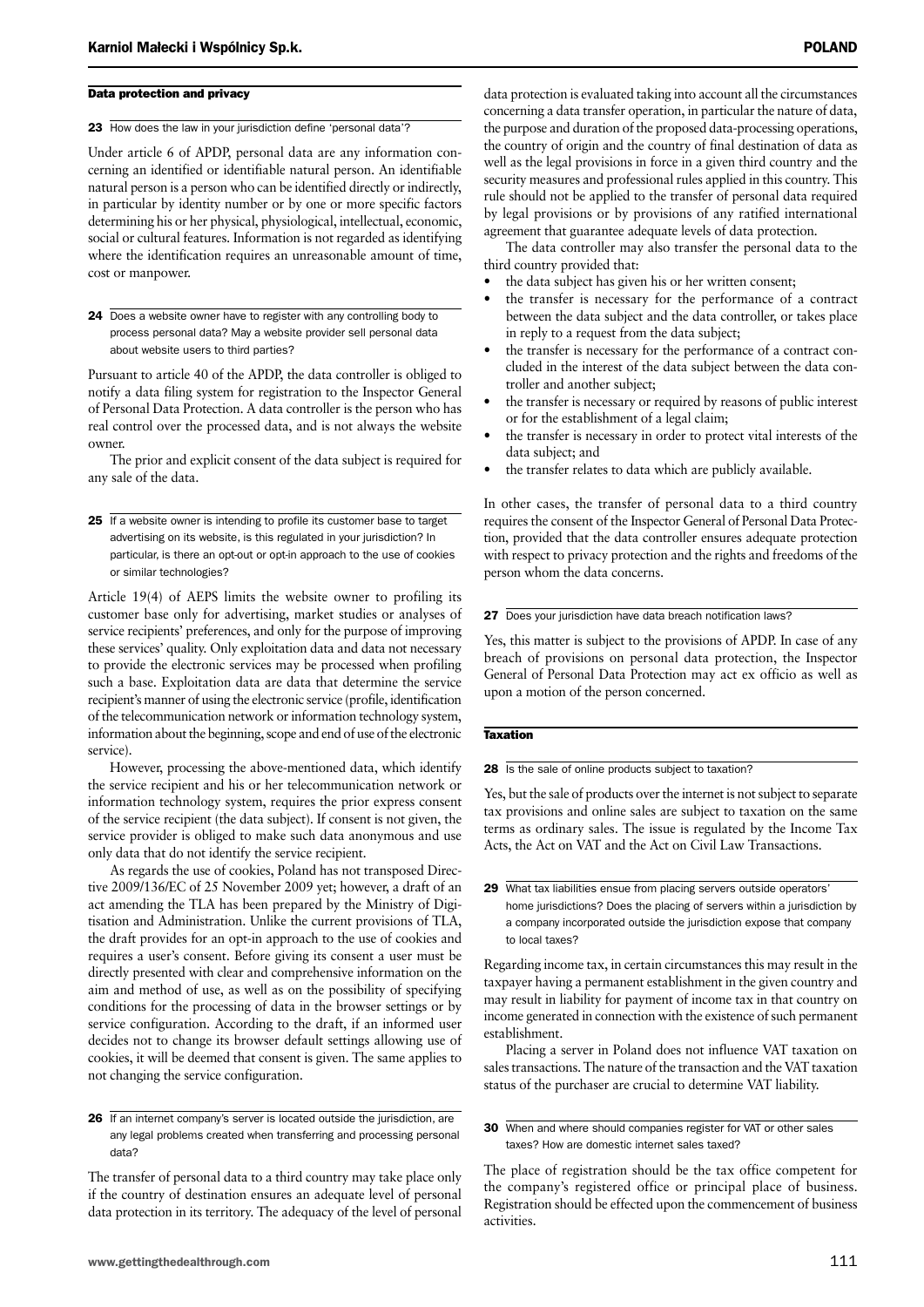Internet sales are subject to general VAT rates applicable in Poland: the principal rate is 23 per cent and the reduced rate for some goods and services is 8 per cent. Certain goods and services are not subject to VAT.

31 If an offshore company is used to supply goods over the internet, how will returns be treated for tax purposes? What transfer-pricing problems might arise from customers returning goods to an onshore retail outlet of an offshore company set up to supply the goods?

The return of goods supplied over the internet is not subject to any particular tax provisions and should be settled according to general income tax and VAT procedures.

The taxation issues related to transfer-pricing provisions are not specifically regulated because of their internet character.

#### **Gambling**

32 Is it permissible to operate an online betting or gaming business from the jurisdiction?

This issue is regulated by the Gambling Act of 19 November 2009. According to its provisions, cylindrical games, card games, games of dice and games on gaming machines may be provided only in real, non-internet casinos and bingo rooms. Organising online games of chance or online games on gaming machines is expressly prohibited. However, operating an online mutual betting business is allowed but requires a licence.

33 Are residents permitted to use online casinos and betting websites? Is any regulatory consent or age, credit or other verification required?

Participating in online games of chance or online games on gaming machines is expressly prohibited by the Gambling Act of 19 November 2009. Residents who are at least 18 years old are permitted to use mutual betting websites. However, under article 107 section 2 of the Tax Criminal Code, it is prohibited to participate in a foreign game of chance or a foreign mutual bet within the territory of Poland. Anyone using such a service within Poland commits a tax offence subject to a fine or/and imprisonment of up to three years.

#### **Outsourcing**

34 What are the key legal and tax issues relevant in considering the provision of services on an outsourced basis?

Outsourcing is classified and defined in the Council of Ministers' Regulation of 24 December 2007 on Polish Classification of Business Activity and in the Council of Ministers' Regulation of 29 October 2008 on Polish Classification of Goods and Services. There is no general regulation concerning the provision of services on an outsourced basis.

Special provisions for the banking sector are provided by the Act on Banking Law of 29 August 1997, which determines the conditions and principles that must be met in order to provide services on an outsourced basis.

Tax law does not provide any special regulations on outsourcing. Therefore, the general provisions of Polish tax law are applicable.

35 What are the rights of employees who previously carried out services that have been outsourced? Is there any right to consultation or compensation, do the rules apply to all employees within the jurisdiction?

If outsourcing leads to the termination of employment contracts, the employer hires more than 20 people and a specific group of employees is made redundant, then under the Act on Special Principles of Terminating Employment with Employees for Reasons Not Related to the Employees of 13 March 2003 the employer shall consult the trade union over such dismissals and is liable to make severance payments. However, this rule is applicable only where a trade union operates at the employing establishment.

If the employer hires at least 50 people, it shall inform and consult the employees' council issues related to changes in the structure and operation of the business before using an outsourced company.

#### Online publishing

**36** When would a website provider be liable for mistakes in information that it provides online? Can it avoid liability?

There is no requirement to monitor information displayed on websites through an intermediary and there is no liability if such information infringes third-party rights, provided that the website provider is not aware of the illegal nature of such information. If the provider receives official notice about the unlawful nature of the information, it is not liable to a third party if it prevents access to that information without delay. If a website provider is simultaneously a content provider, it is liable for the information displayed online under the general principles of the Civil Code or for infringement of other rights (eg, intellectual property rights). See question 12.

37 If a website provider includes databases on its site, can it stop other people from using or reproducing data from those databases?

The Databases Protection Act of 27 July 2001 applies. A website provider who has a right to a database may prohibit unauthorised third parties from the total or partial use of such a database.



#### Robert Małecki **rmalecki** rmalecki@kmw-adwokaci.pl

ul Świętojerska 5/7 Tel: +48 22 828 14 60 00-236 Warsaw Fax: +48 22 827 04 63 Poland www.kmw-adwokaci.pl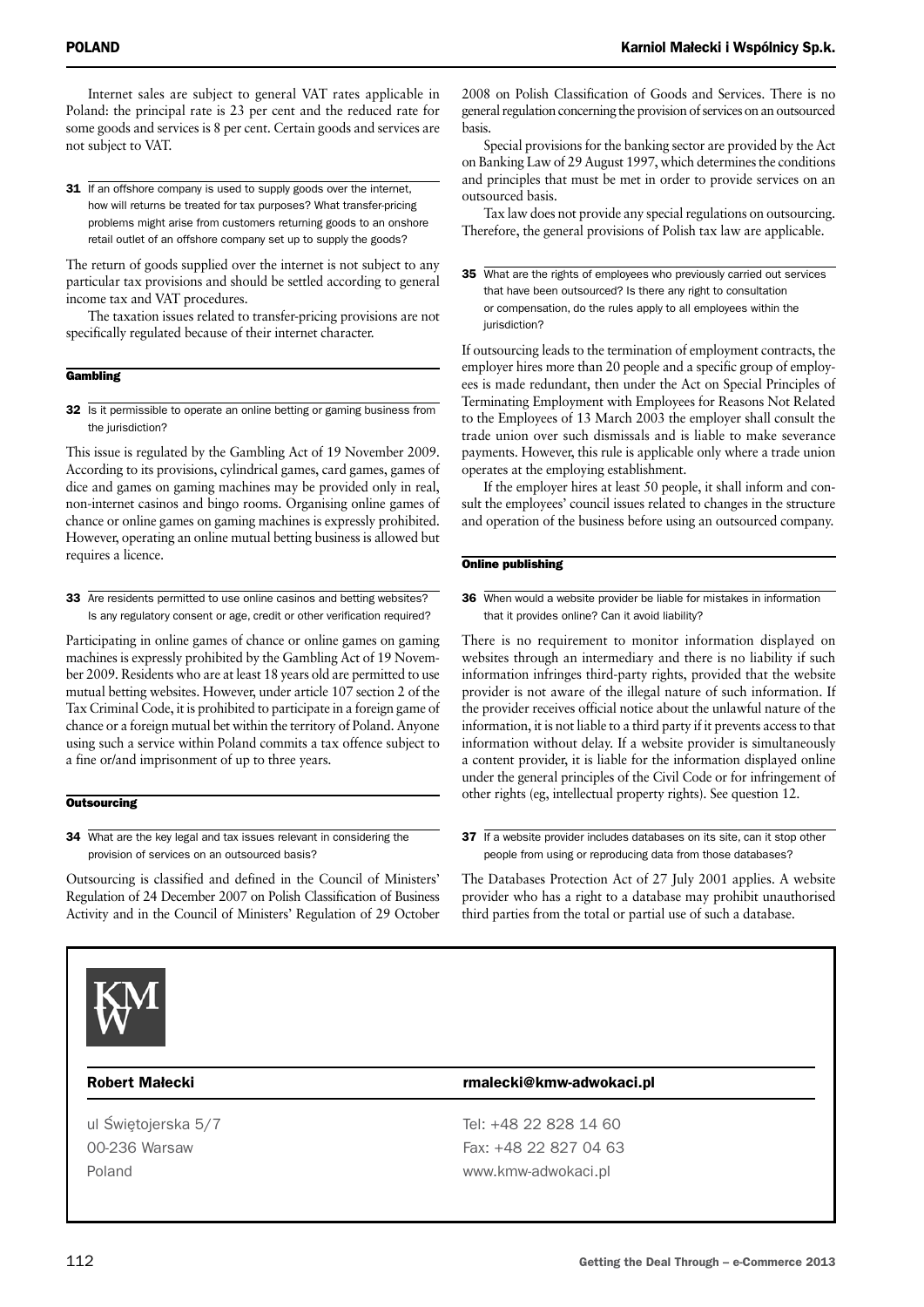However, it is allowed to use part of a database made available on a website, which is not essential as to the quality and quantity. Moreover, such use should not infringe the normal use of the database or harm the interests of its owner.

In any event, use of the database is permitted if the third party uses it for didactic or research purposes and identifies the source, or if such use is justified for a non-commercial goal, or for internal security and court or administrative proceedings. Despite this, recurring and systematic downloading or secondary use of the database is not permitted if this is contrary to normal use and results in unjustified violation of the owner's interests.

If the database can be regarded as a work according to the provisions of copyright law, the Copyright Act will additionally apply

38 Are there marketing and advertising regulations affecting website providers?

As mentioned in question 14, advertising on the internet is not expressly regulated by Polish law and general rules concerning advertising apply. Courts consider internet press as falling into the scope of application of the Press Law Act of 26 January 1984. Like its traditional form, internet television is governed by the Radio and Television Law Act of 29 December 1992. Both acts provide prohibitions as to the content of advertisements. Also ACUC provides regulations on unfair or prohibited advertising. If a given advertisement is contrary to the provisions of these acts, ie, it is illegal, AEPS will apply. Under article 14 of AEPS a website provider will not be held liable if it does not have actual knowledge of illegal information or upon obtaining an official notification or reliable information about the illegality of the given information expeditiously disables access to the information.